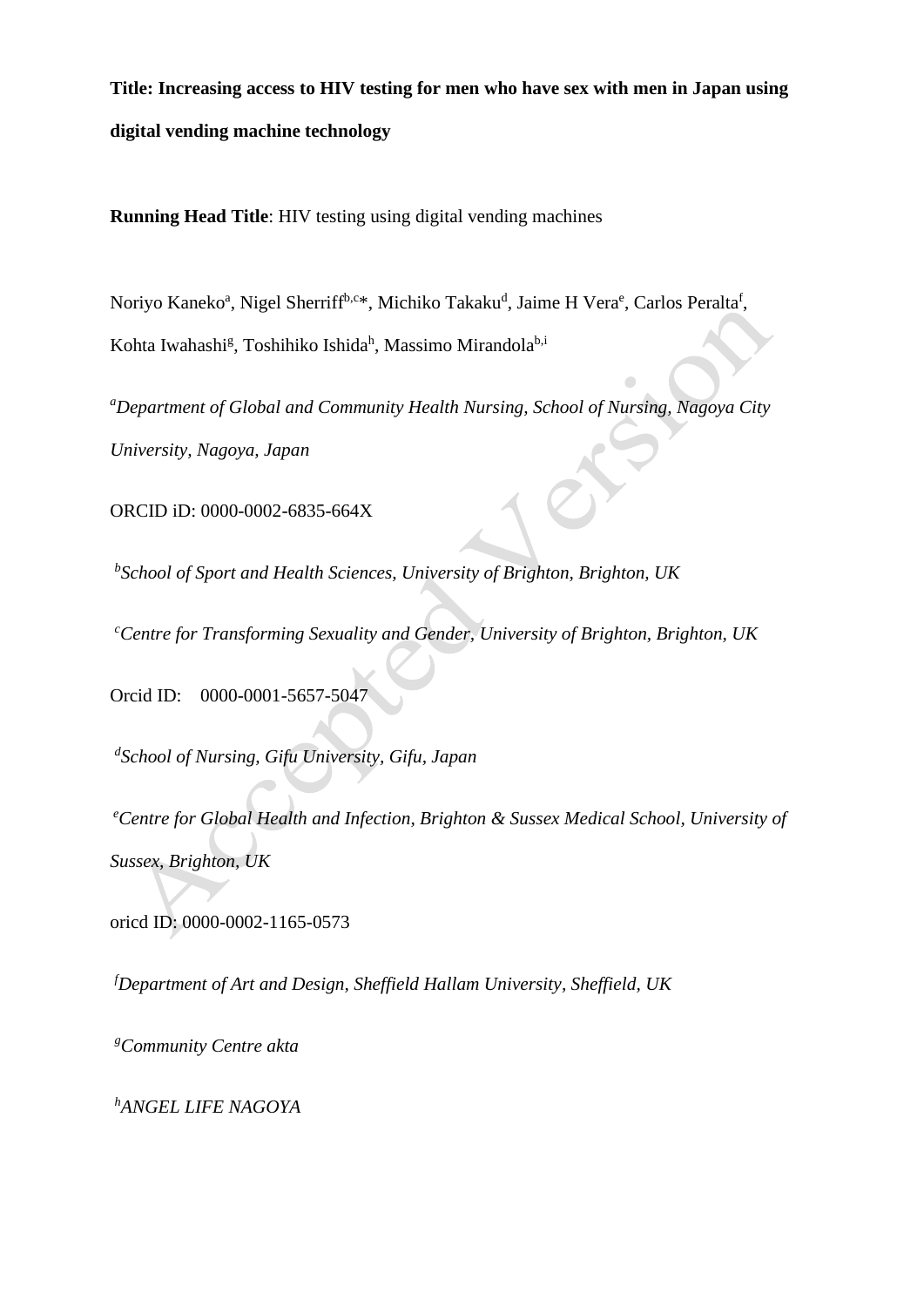*i Infectious Diseases Section, Department of Diagnostics and Public Health, University of Verona, Verona, Italy.*

\***Corresponding author**: Professor Nigel Sherriff, School of Sport Health Sciences, University of Brighton, Village way, Falmer, BN1 9PH, United Kingdom. ORCID iD: 0000-0001-5657-5047; Tel.: +44 (0)7973 830743; E-mail: n.s.sherriff@brighton.ac.uk

**Word Count: 2,916**

CON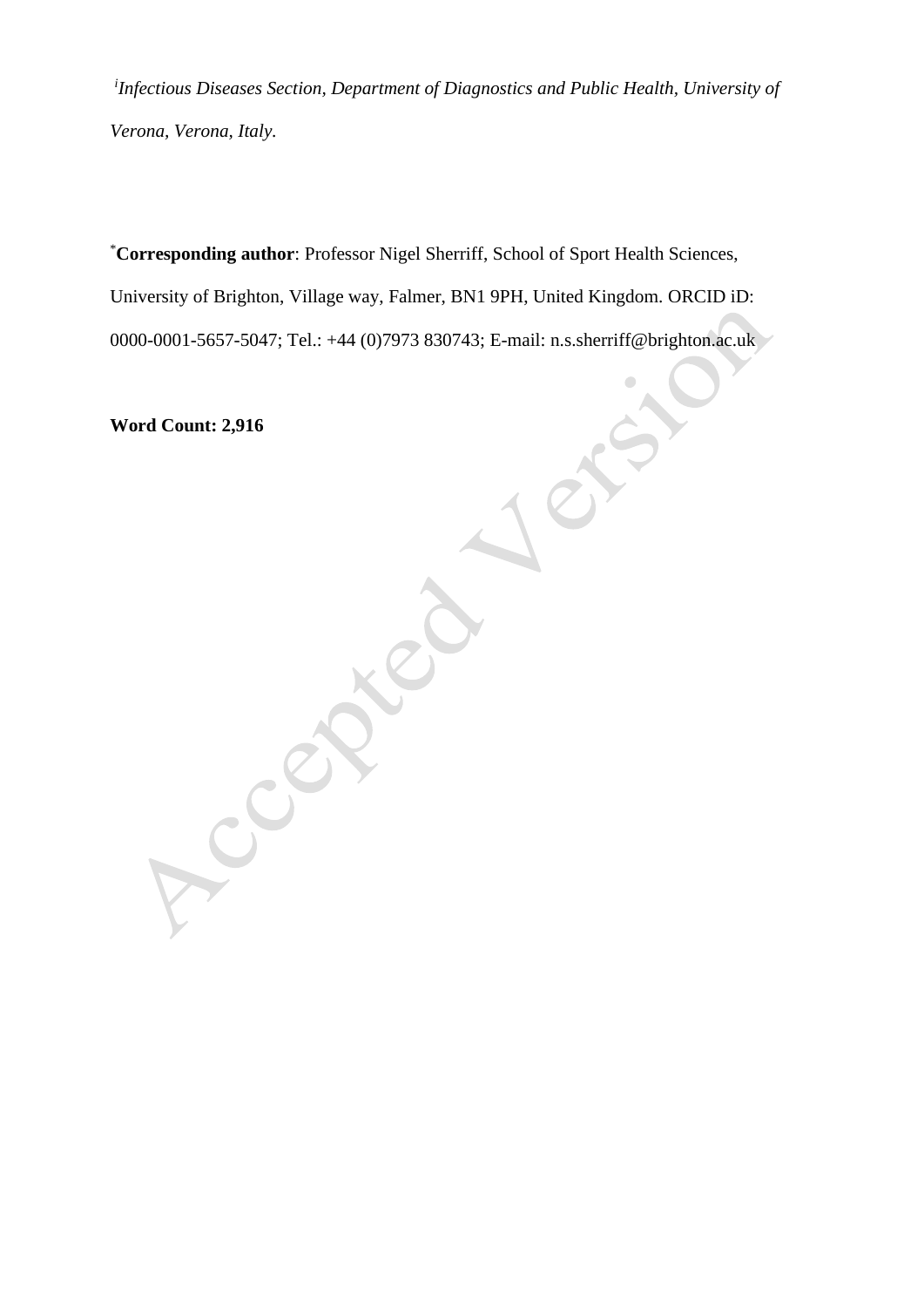#### **Abstract**

*Background*: In Japan, most new HIV cases are reported amongst men who have sex with men (MSM); thus, there is an urgent need for further widespread testing of MSM. The use of Digital Vending Machines (DVM) in the UK offering HIV test kits targeting MSM show promising results. DVMs could be useful to promote and increase the uptake of testing in Japan, although no studies have yet been conducted. We aimed to assess the acceptability and feasibility of distributing HIV test kits using DVMs exploring needs and concerns as well as preferred types of test kits and locations.

*Methods*: Fifty-four individuals participated in workshops and meetings with 224 MSM answering a quantitative survey assessing HIV testing and prevention needs.

*Results*: Amongst MSM who had never been tested, 73% showed willingness to purchase tests from DVMs. Responses were broadly positive about DVMs but there were concerns regarding being seen receiving test kits from DVMs, and linkage to confirmatory testing and appropriate care.

*Conclusions*: Using DVMs to distribute HIV test kits in Japan was found to be both acceptable and feasible and may have the potential to increase access to testing for MSM. Future large-scale evaluation studies are required.

**Keywords**: HIV testing; self-sampling; Japan; vending machine; MSM.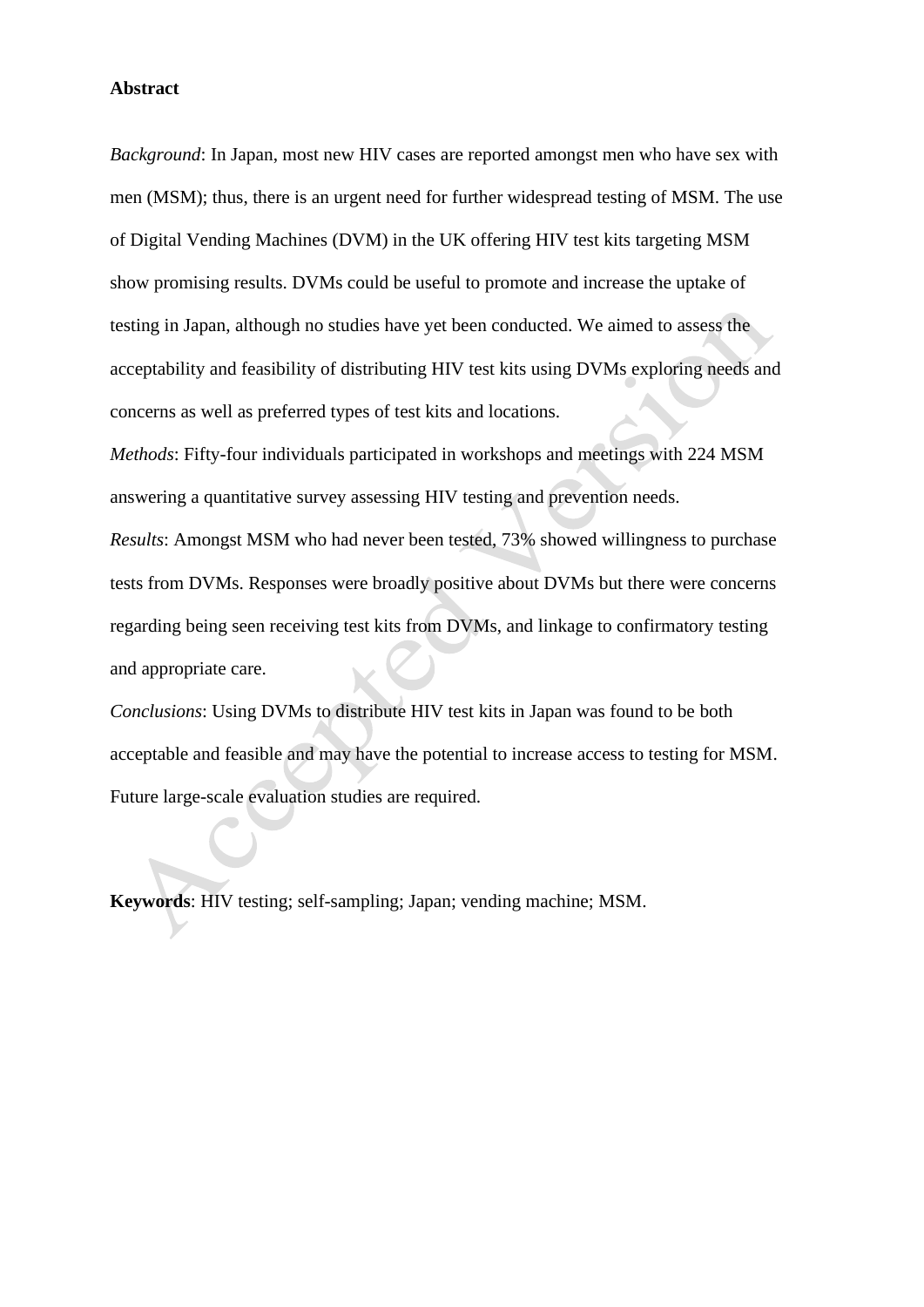## **Introduction**

In 2019, 26.9 % of newly diagnosed human immunodeficiency virus (HIV) cases in Japan were reported as acquired immunodeficiency syndrome (AIDS), representing a much higher rate than that reported in the Western developed countries.<sup>1</sup> The 95-95-95 strategy aims to end the AIDS epidemic by 2030.<sup>2</sup> To meet the first target, people with HIV must be tested and be aware of their status. However, this goal is yet to be achieved in Japan.<sup>3</sup> The lifetime HIV testing experience in the key population of men who have sex with men (MSM) is 60-70%, which is much lower than in many Western countries.<sup>4,5</sup> Barriers to the update and frequency of HIV testing in this population are relatively well known in Japan and other countries; for example, older age, perceived stigma, confidentiality concerns, delays in getting appointments, long waiting times in clinics, and having had no anal intercourse.<sup>4,6,7</sup> Despite attempts to overcome these barriers in Japan,<sup>8</sup> it is evident that increased promotion of and access to HIV testing is both urgent and essential to meet the 95-95-95 target.

Providing opportunities for MSM to test using dried blood sampling (DBS) kits has been shown to improve the uptake of HIV testing. <sup>9</sup> Many developed countries have now adopted such self-sampling and indeed self-testing methods. <sup>10-12</sup> In Japan, DBS-based HIV testing kits are sold online by private companies. Although transactions are continuing, these testing kits are not yet officially sanctioned by the Japanese Ministry of Health, Labour, and Welfare as an approved HIV testing method. A DBS-based HIV testing kit distribution research project using the postal service was implemented by akta which runs gay community centres <sup>13</sup> in Tokyo, in 2015-2017 and 2018-2020.<sup>14</sup> Akta administered >2,000 test kits during the latter two-year study period. The trials revealed that HIV prevalence exceeded 3%, which is 5–10 times higher than that noted in standard clinical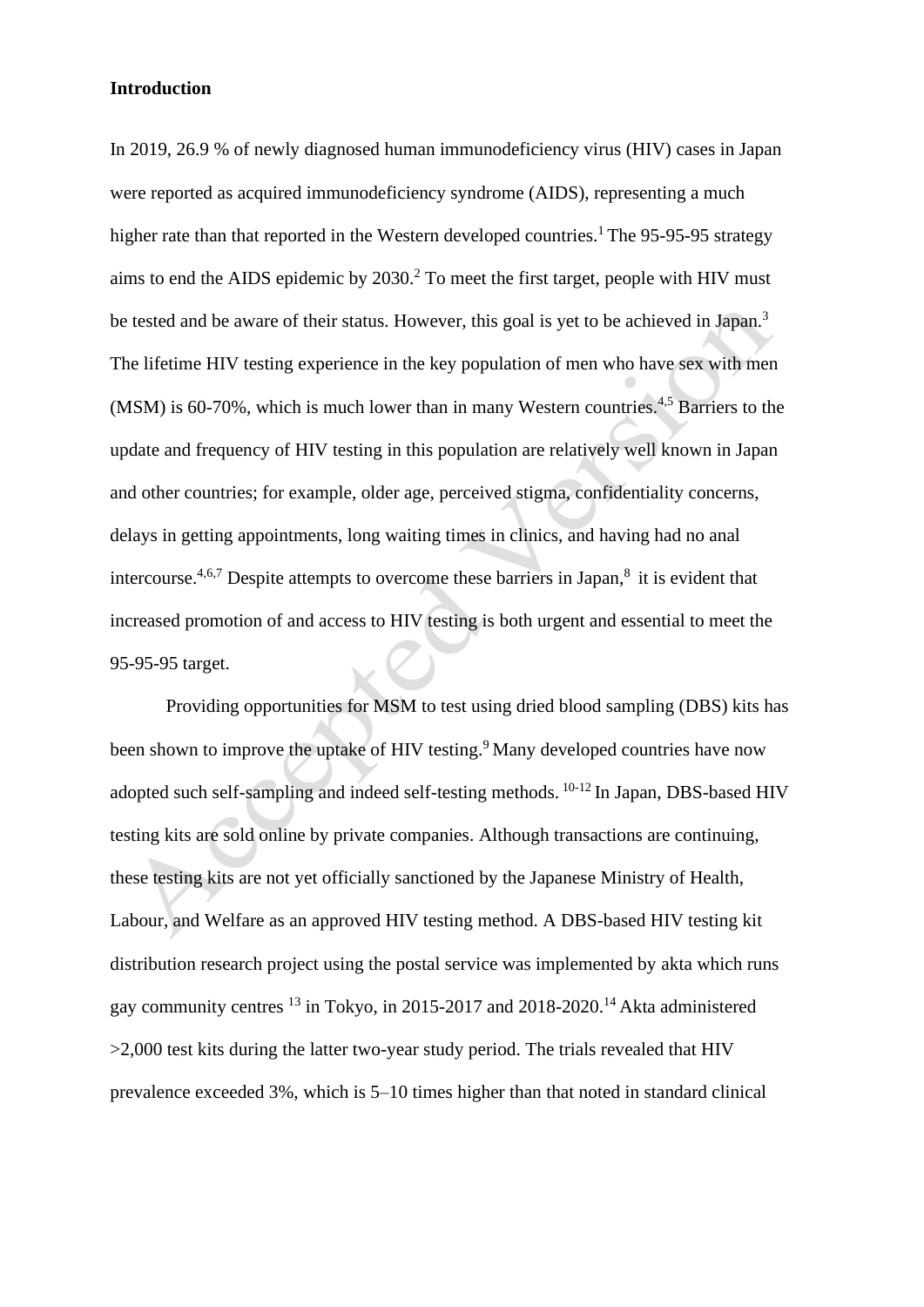facility-based testing or public health centres. Such findings strongly support the need for increased community-based HIV prevention and testing opportunities for MSM.<sup>15</sup>

In Japan, where the MSM population is relatively large, but the rate of disclosure of sexual orientation is remarkably low <sup>8,16</sup>, effective and efficient ways to inconspicuously distribute HIV testing kits are required. In Brighton, United Kingdom (UK), digital vending machine (DVM) technology has been developed and implemented to increase access to HIV self-testing for MSM via gay saunas or bath houses. 17,18 DVMs are abundantly available in Japan<sup>19</sup>; condoms are already sold in  $DVMs<sup>18</sup>$  along with cigarettes and alcohol on the streets of both commercial districts and residential areas. Therefore, DVMs could be particularly useful for widening the access to community HIV testing in Japan. Previously, the use of DVMs to promote HIV testing has shown some promising results across diverse populations worldwide.<sup>17,18,21-24</sup> However, no studies have yet been conducted on the acceptability and feasibility of using DVMs to disseminate HIV self-testing kits in Japan. This could be particularly beneficial given the shortage of human resources dedicated to HIV prevention amongst the Japanese MSM population.<sup>8</sup> Therefore, we aimed to assess the acceptability and feasibility of DVM-based test kit distribution qualitatively, exploring the end-user's associated needs and concerns as well as advantages and disadvantages of the types of test kits that could be made available in this manner. We also aimed to quantitatively explore the acceptability or feasibility of using DVMs to distribute HIV test kits to MSM via commercial gay businesses.

## **Materials and Methods**

A mixed methods study design was adopted to explore the perceptions regarding both acceptability and feasibility of using DVMs to distribute HIV self-testing kits (including self-sampling) amongst MSM in three Japanese cities (Nagoya, Osaka, and Tokyo). First, a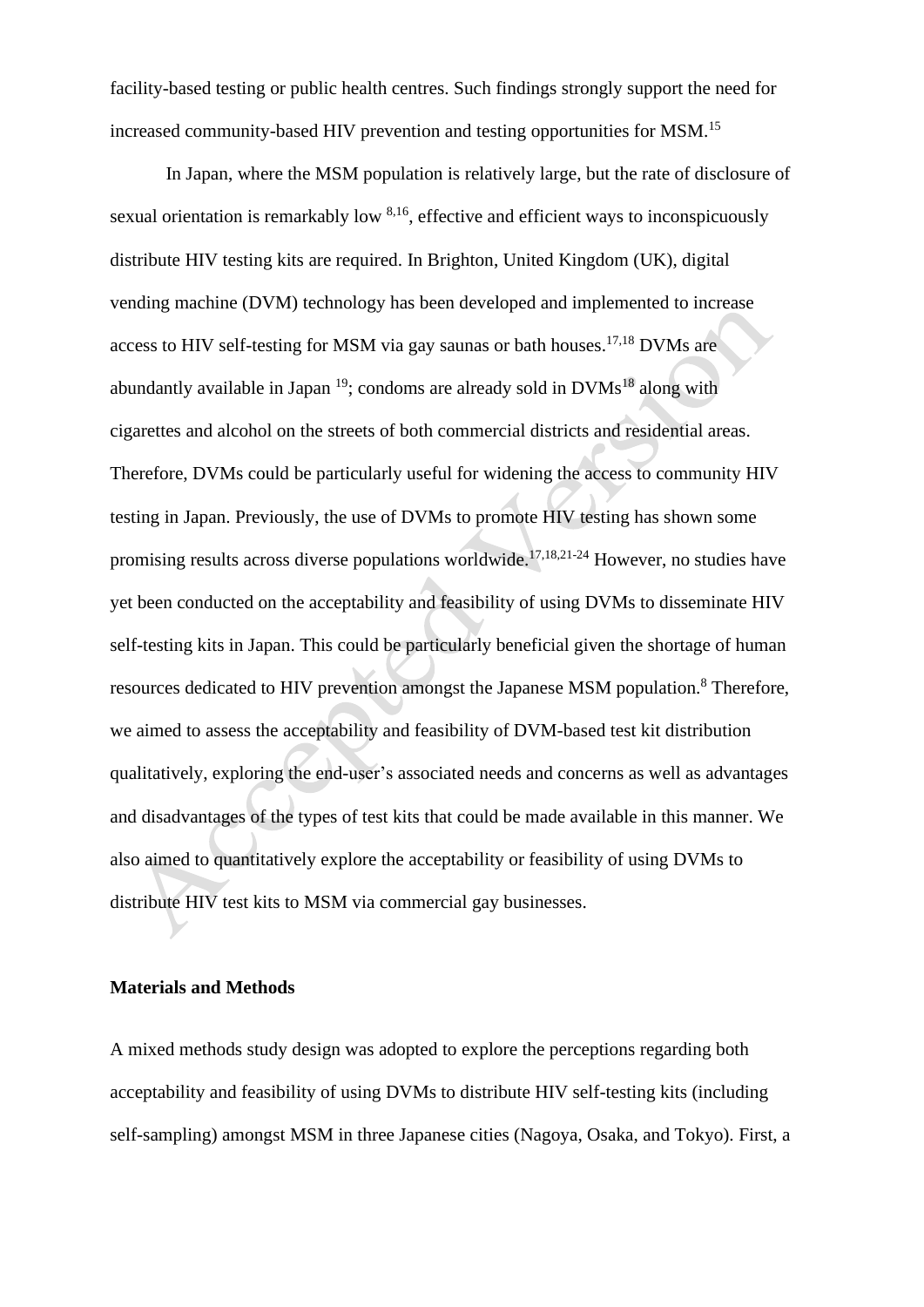participatory qualitative study was conducted involving MSM participants, gay nongovernmental organisation (NGO) representatives, and commercial gay business (sauna) representatives. Second, a quantitative survey was performed to investigate the acceptability/feasibility of using DVMs to distribute HIV sampling kits to MSM via gay businesses.

# *Qualitative workshop design*

For the qualitative component of the study, 54 participants were engaged in three workshop discussions (n=38) in 2019 (Table 1). To take part, participants had to be  $\geq$ 20yrs, and identify as one or more of the following: a man who has sex with other men; a Community Health Worker (CHW) engaged in HIV prevention for MSM; an owner/manager of a commercial gay business; a researcher/academic focused on HIV prevention programmes targeting MSM. Additional discussions (n=16) were held between Japanese and UK universities in collaboration with a local NGO based in Nagoya.

|                                            | Location                                 | <b>Participating</b><br>organisations                                                                                      | Country/prefectures<br>represented                                  | n  |  |  |
|--------------------------------------------|------------------------------------------|----------------------------------------------------------------------------------------------------------------------------|---------------------------------------------------------------------|----|--|--|
| Workshop 1                                 | Tokyo (akta<br>Community<br>Centre)      | <i>akta</i> , gay business<br>owner, Mr. Gay Japan,<br>Nagoya City<br>University (NCU),<br>University of Brighton<br>(UoB) | Japan: Tokyo, Kanagawa,<br>Tohoku, United Kingdom<br>(UK): Brighton | 15 |  |  |
| <b>Workshop 2</b>                          | Osaka<br>(Community<br>space dista)      | MASH Osaka, NCU<br>and UoB                                                                                                 | Japan: Osaka, Kyoto,<br>UK: Brighton                                | 11 |  |  |
| Workshop 3                                 | Nagoya<br>(rise)<br>Community<br>Centre) | Angel Life Nagoya,<br>NCU and UoB                                                                                          | Japan: Aichi, UK:<br><b>Brighton</b>                                | 12 |  |  |
|                                            |                                          |                                                                                                                            | Total                                                               | 38 |  |  |
| <b>Additional discussions and Meetings</b> |                                          |                                                                                                                            |                                                                     |    |  |  |
| <b>Meeting 1</b><br>(NCU)                  | Nagoya                                   | NCU and UoB                                                                                                                | Japan: Aichi, UK:<br>Brighton                                       | 5  |  |  |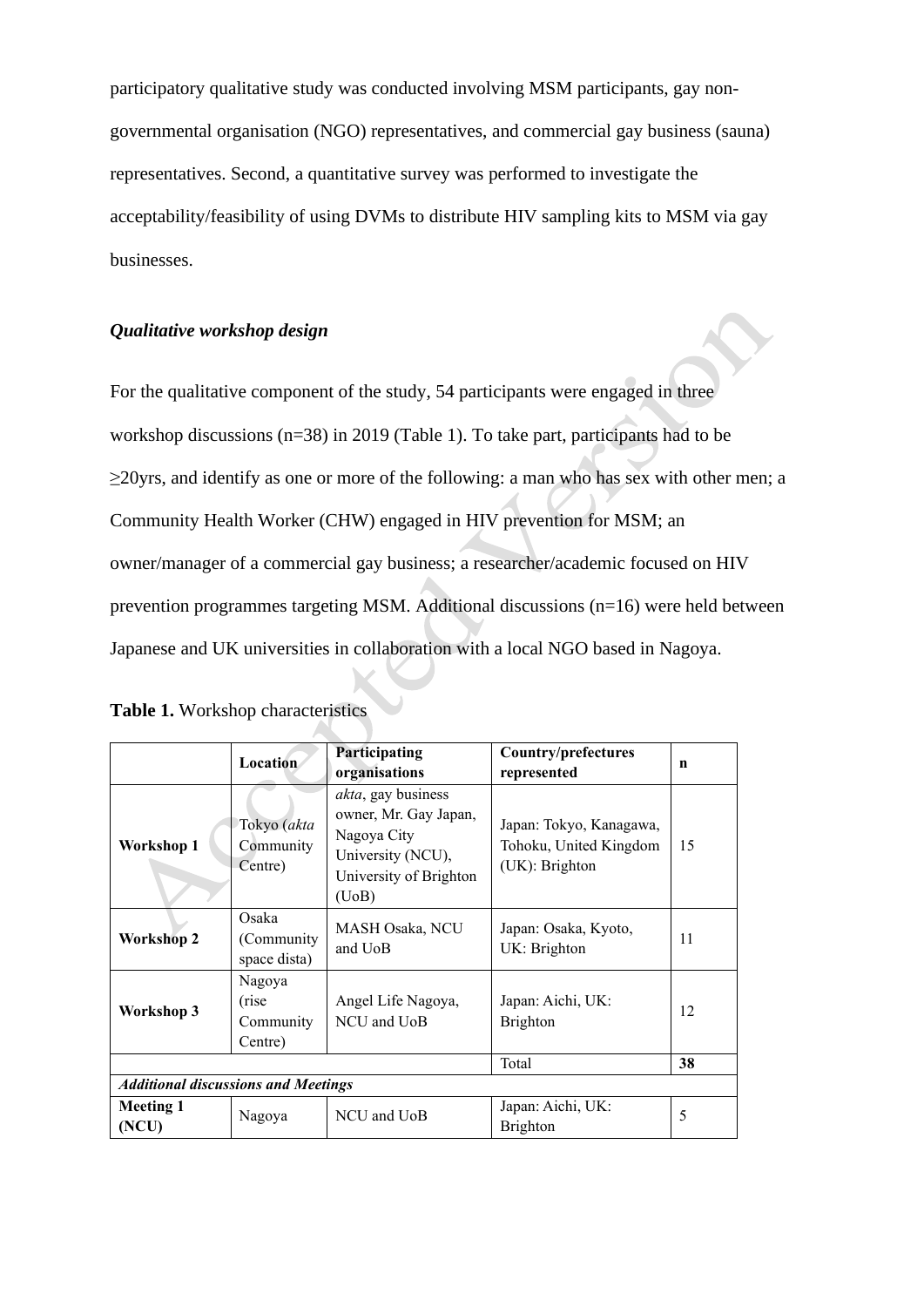| <b>Meeting 2</b><br>(NCU) | Nagoya | NCU, UoB, and Angel<br>Life Nagoya | Japan: Aichi, UK:<br><b>Brighton</b> | $\mathfrak b$ |
|---------------------------|--------|------------------------------------|--------------------------------------|---------------|
| <b>Meeting 3</b><br>(NCU) | Nagoya | NCU and UoB                        | Japan: Aichi, UK:<br><b>Brighton</b> |               |
|                           |        |                                    | Total                                | 16            |

The workshop discussions had two aims: First, to introduce participants to the concept of potentially distributing HIV self-test kits via DVMs based on the existing model used in Brighton, and second; to assess the feasibility of using such a system in the context of Japanese HIV care and the overall healthcare system. We also examined end-users concerns, barriers to implementation, facilitating factors, opportunities (e.g. increasing access to testing), and practical considerations associated with the types of test kits that could be made available (e.g. self-sampling vs self-testing, HIV and syphilis single tests vs HIV/Syphilis duo tests, and tests for other sexually transmitted infections such as chlamydia). The second aim of the workshop was to establish any design preferences and priorities for potential end-users, including the physical appearance of the machine, its digital interface, and potential locations.

To achieve these aims, each workshop divided participants into two groups. Each group was hosted by a Japanese University representative (MT, NK) who provided (where possible) simultaneous Japanese/English translation. Each workshop started with a presentation of the DVM and its current interface, delivered by the workshop facilitator (CP). In addition, the participants were instructed on how to download the machine interface mock-up on their mobile phones to help them experience what it would feel like to use the machine. Moreover, visual props were presented to the groups to elicit their opinions and preferences regarding the machine's appearance, interface, and location.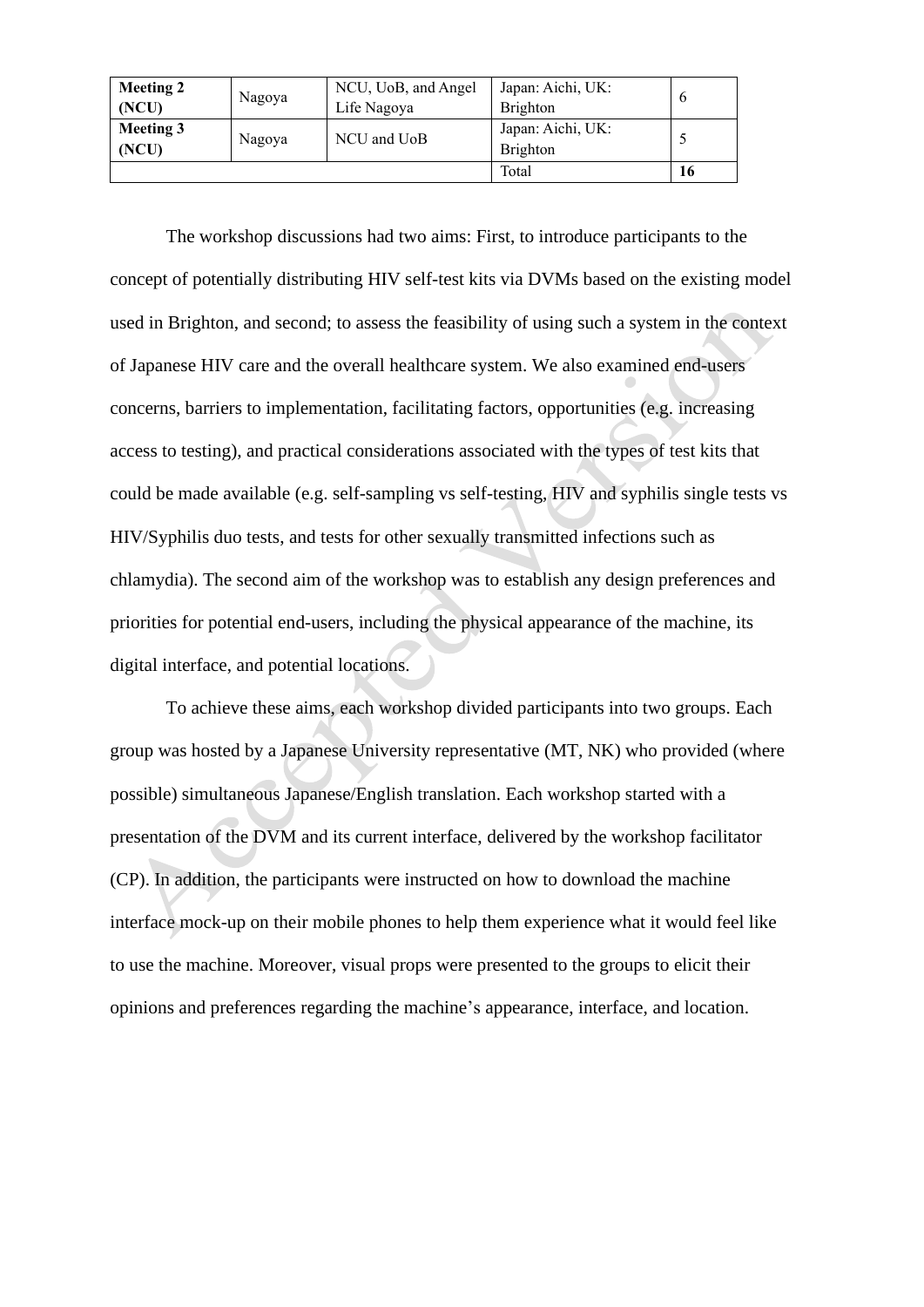#### *Quantitative survey design*

For the quantitative component, in May 2019, a short survey was conducted at the Nagoya Lesbian & Gay Revolution +2019 event, held in Nagoya, Japan, to determine the acceptability of DVMs amongst MSM attendees. This study involved a self-administered paper-based questionnaire survey. Participation incentives included raffle participation with prizes, including 'QUO' cards (pre-paid gift cards that people had a 5% chance of winning, worth 8.0 US dollars as of 14/12/2021) and a choice of soft drink (1 US dollar). The survey included 26 questions organised into four categories as follows: (1) background; (2) HIV testing experience; (3) sexual behaviour; and (4) recognition of, and desire to, use DVMs. Category 4 included questions on the desire to buy an HIV testing kit from a DVM at a cost of 1,000 Japanese yen (which has been determined to be an acceptable co-payment for HIV tests for MSM in Japan; see Kaneko & Shiono, 2020), and DVM location preferences.

### *Ethical considerations*

Workshops were audio-recorded with consent from all participants. Survey items were created with the help of community centre staff. The research protocol was approved by the Institutional Review Board in the School of Nursing, Nagoya City University (15002-

# *Data analysis*

3).

All conversations were transcribed and translated into English by the authors (NK and MT). The transcripts were analysed thematically using the framework approach<sup>23</sup>. To enhance the credibility of the analytical process, the data were also analysed by the sixth and seventh authors (KI and TI), and all themes were discussed with the other authors to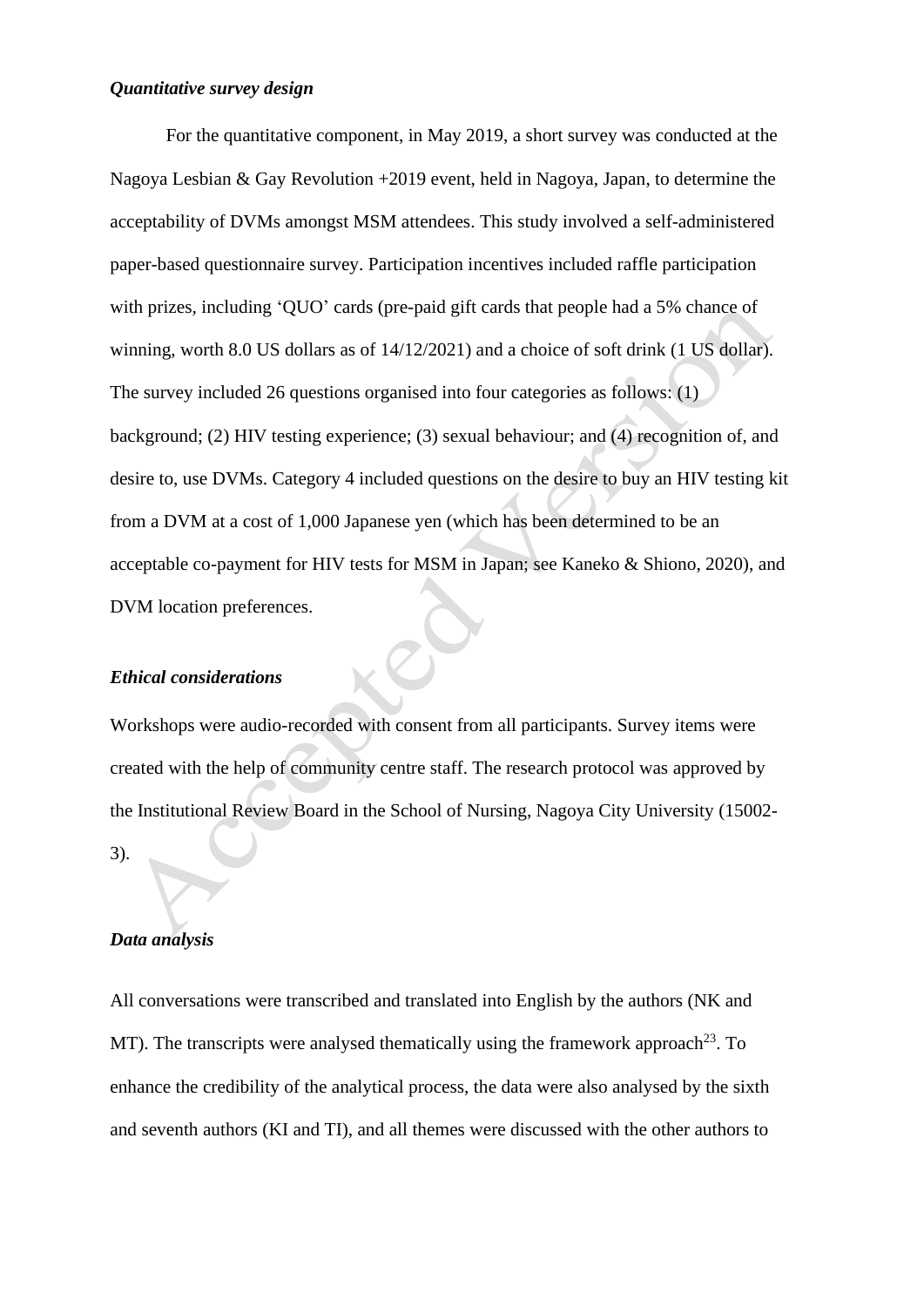achieve consensus. The findings were sent to one participating group (akta) and the members subsequently provided feedback which was incorporated into the final analysis. Thus, our qualitative results represent a summary of findings from the series of workshop discussions, including a description of the major themes that emerged based on a detailed analysis of the transcripts.

# *Quantitative survey*

261 (87%) out of 300 distributed questionnaires were completed. Duplicate and incomplete responses were excluded. Subsequently, data from 222 gay and bisexual men were used for this aspect of the study. Participants were divided into two groups based on whether they had ever undergone an HIV test. Data tabulation and statistical tests were performed using IBM SPSS Statistics ver.22. The  $\chi$ 2 and Fisher's exact tests were used to compare the responses between the groups; p-values <0.05 were considered statistically significant.

#### **Results**

#### *Qualitative findings*

## *Perceived benefits and capability of using DVMs to distribute HIV testing kits*

All participants of the workshops stressed the importance of the design and function of the DVM\*, using words like "cute", "stylish", and "Apple-like design" to describe its most appealing attributes. Promotion of the DVM could rely on "word-of-mouth", which has a strong impact in the Japanese MSM community since most HIV testing information in Japanese society is based on the premise of heterosexual sex; gay and bisexual men thus gather and trust information from their peers. Therefore, participants stressed that it was highly effective to show social media messages from peers on a DVM interface. Another appealing attribute was that through DVMs, many testing kits could be distributed to a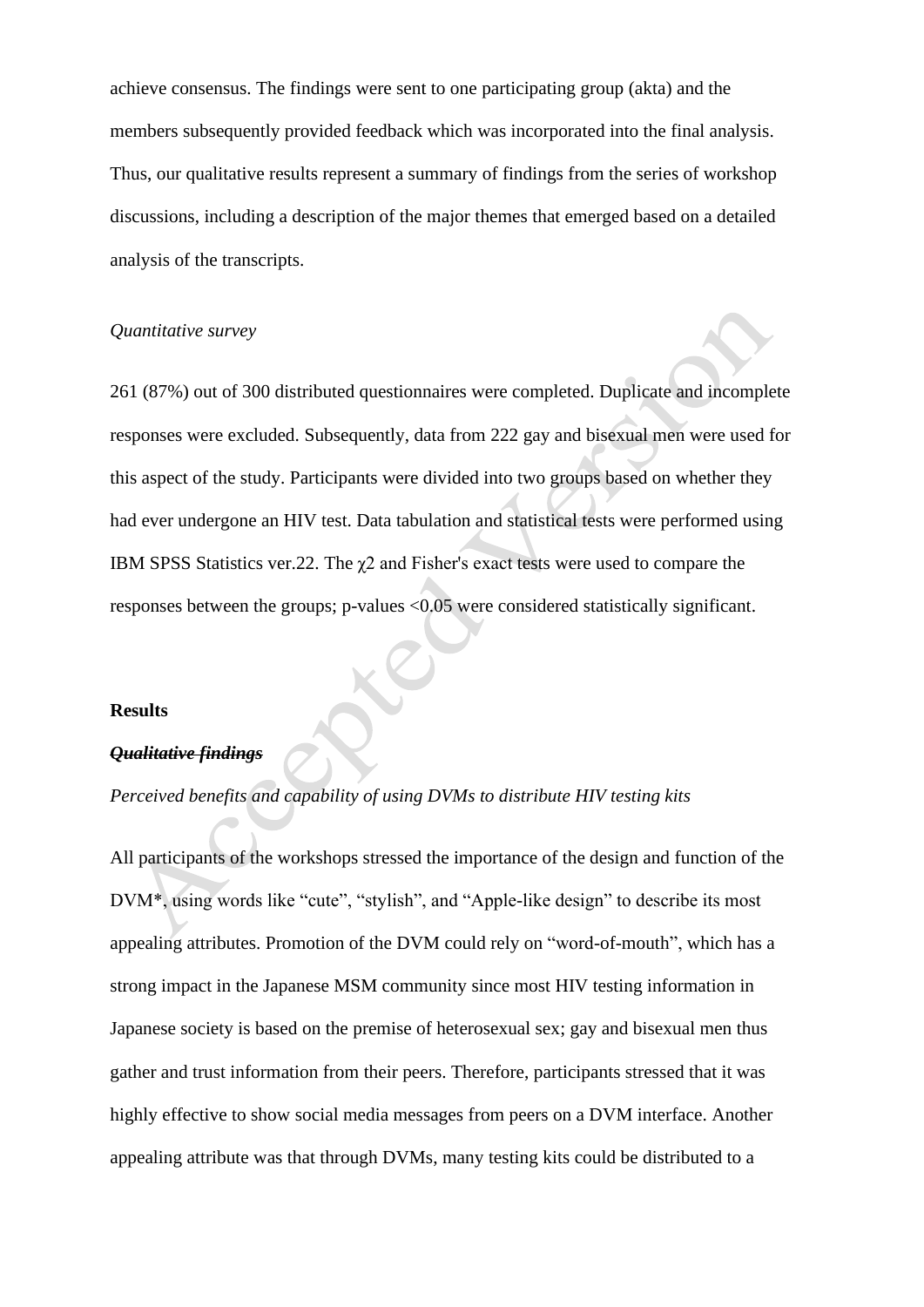large number of people without involving staff. For clients who were not knowledgeable about testing and needed explanations and counselling, in-person distribution of test kits may be preferable; however, for those familiar with HIV testing, DVM-based distribution may be advantageous.

The participant characteristics and needs regarding self-testing DBS HIV kits stratified by HIV testing experience are shown in Table 2. 83.5% of participants had experience with HIV testing. Those who had been tested were more likely to be aware of DBS HIV kits and were more inclined to use them. Amongst those who had never been tested, 72.2% of participants expressed the desire to buy an HIV testing kit from a DVM in a gay sauna or bath house, even at a price of 1,000 yen.

Table 2. Participants' background and needs for using or buying self-testing/dried blood sampling HIV tests, stratified by testing experience (N=224)

|                                         | Lifetime HIV testing experience |                  |                    |                   |                          |
|-----------------------------------------|---------------------------------|------------------|--------------------|-------------------|--------------------------|
|                                         | <b>Never tested</b>             |                  | <b>Ever tested</b> |                   |                          |
|                                         |                                 | $N^2=37(16.5\%)$ |                    | $N^2=187(83.5\%)$ |                          |
|                                         | $\mathbf n$                     | $\frac{0}{0}$    | n                  | $\frac{0}{0}$     | $\boldsymbol{p}$         |
| <b>Sexuality</b>                        |                                 |                  |                    |                   |                          |
| Gay                                     | 27                              | 73.0             | 160                | 85.6              | 0.060                    |
| Bisexual/not decided                    | 10                              | 27.0             | 27                 | 14.4              |                          |
| Age (mean±SD)                           |                                 | 28.9±9.7         |                    | $33.5 \pm 8.9$    | $\overline{\phantom{a}}$ |
| Gay venue use <sup>a</sup>              |                                 |                  |                    |                   |                          |
| Yes                                     | 26                              | 70.3             | 153                | 81.8              | 0.110                    |
| No                                      | 11                              | 29.7             | 34                 | 18.2              |                          |
| Condom use during last anal             |                                 |                  |                    |                   |                          |
| intercourseb                            |                                 |                  |                    |                   |                          |
| Yes                                     | 7                               | 22.6             | 78                 | 43.3              | 0.031                    |
| No                                      | 24                              | 77.4             | 102                | 56.7              |                          |
| Do you know of ST/postal DBS HIV        |                                 |                  |                    |                   |                          |
| testing?                                |                                 |                  |                    |                   |                          |
| Yes                                     | 10                              | 29.7             | 117                | 63.7              | < 0.001                  |
| N <sub>o</sub>                          | 26                              | 70.3             | 65                 | 36.3              |                          |
| Would you use ST/postal DBS HIV         |                                 |                  |                    |                   |                          |
| testing, if it were free?               |                                 |                  |                    |                   |                          |
| Very much                               | 12                              | 33.3             | 89                 | 49.2              | 0.017                    |
| Pretty much                             | 16                              | 44.4             | 51                 | 28.2              |                          |
| Not so much                             | 8                               | 22.2             | 22                 | 12.2              |                          |
| Do not want to                          | $\boldsymbol{0}$                | $\mathbf{0}$     | 19                 | 10.5              |                          |
| Would you use DBS HIV testing/ST, if it |                                 |                  |                    |                   |                          |
| cost 1,000 Japanese yen?                |                                 |                  |                    |                   |                          |
| Very much                               | 3                               | 8.3              | 47                 | 26.1              | 0.007                    |
| Pretty much                             | 19                              | 52.8             | 67                 | 37.2              |                          |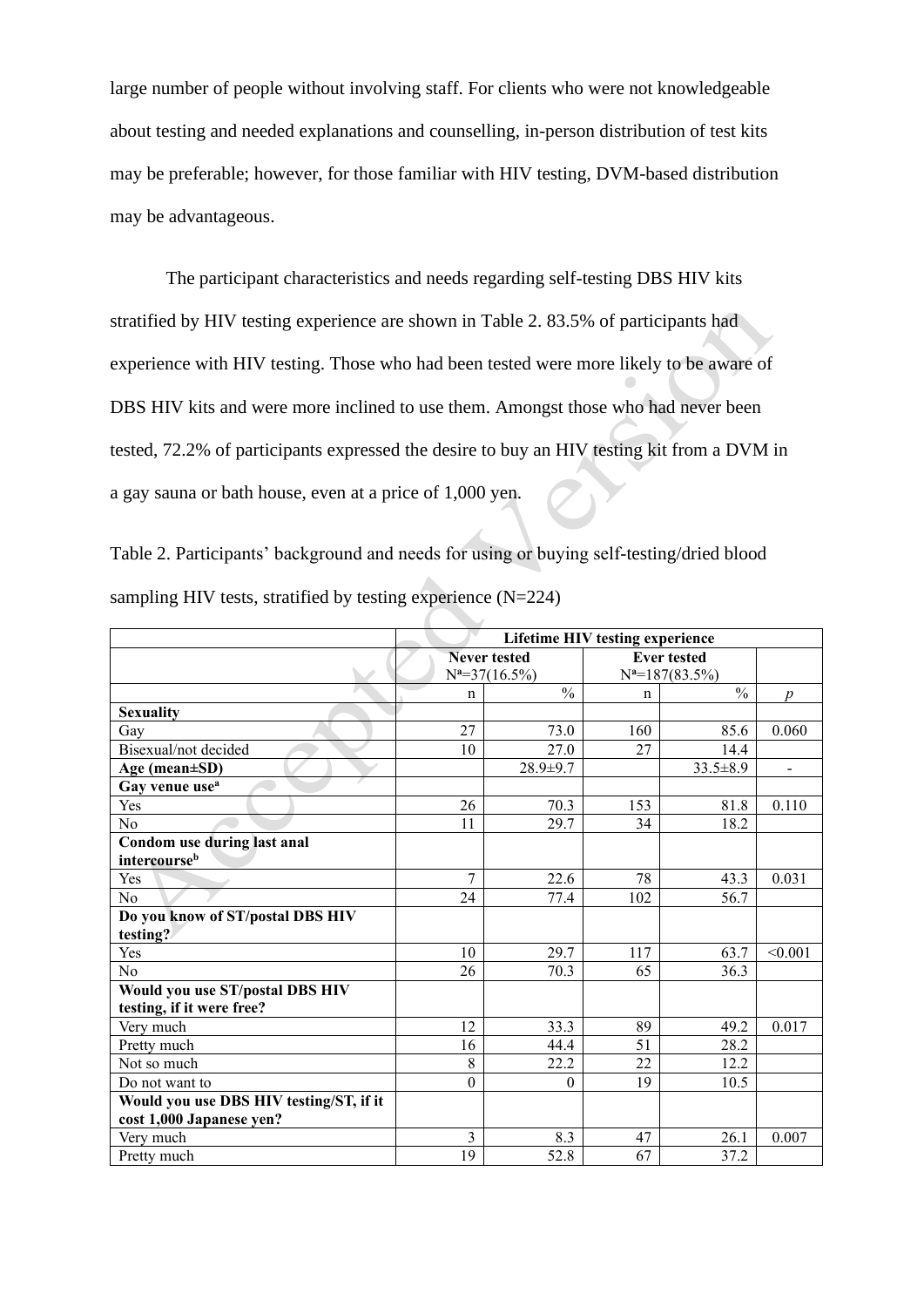| Not so much                                                                                     |    | 36.1 | 39  | 21.7 |       |
|-------------------------------------------------------------------------------------------------|----|------|-----|------|-------|
| Do not want to                                                                                  |    | 2.8  | 27  | .5.0 |       |
| Would you buy a 1,000 yen worth of<br>DBS HIV testing/ST kit provided by a<br>DVM at the sauna? |    |      |     |      |       |
| Yes                                                                                             | 26 | 72.2 | 116 | 64.1 | 0.350 |
| No                                                                                              | 10 | 27.8 | 65  | 35.9 |       |

a) Total numbers differ due to missing data

b) Includes gay bar, club event, shop, and sauna

c) Only amongst those who had anal sex in the past months

DBS (dried blood sampling); DVM (digital vending machine); HIV (human immunodeficiency virus); SD (standard deviation); ST (self-testing)

#### *Points of concern*

The most prominent concern raised in all workshops was about being seen taking a test kit from a DVM. "What will others think of me if they see me receiving a test kit from a DVM"? (Workshop 1) stirred strong opinions and agreement from several participants.

In addition, there were concerns regarding the receipt of a positive test result whilst alone. One NGO representative stated that "*In the UK, gay-friendly HIV and sexually transmitted infection-related testing and treatment are widely available and provided free of charge, whereas in Japan the service provisions are limited. I am really worried about users with positive results not necessarily having immediate access to a confirmation test" Gay man in his 30s, NGO staff, Tokyo workshop).*

If self-testing rapid HIV kits were provided by DVMs located in Japanese saunas, there was a concern that MSM who wanted to have sex after confirming their own infection status may coerce their partner to also use such kits from DVMs. One participant stated *"If someone who is the type of guy I want to have sex with asks me to do a quick test with a kit, I cannot say no. I am really scared of that. If I am young, and an older man asks me to do it, I might not be able to say no" (Gay man in his 20s, NGO staff, Nagoya workshop).*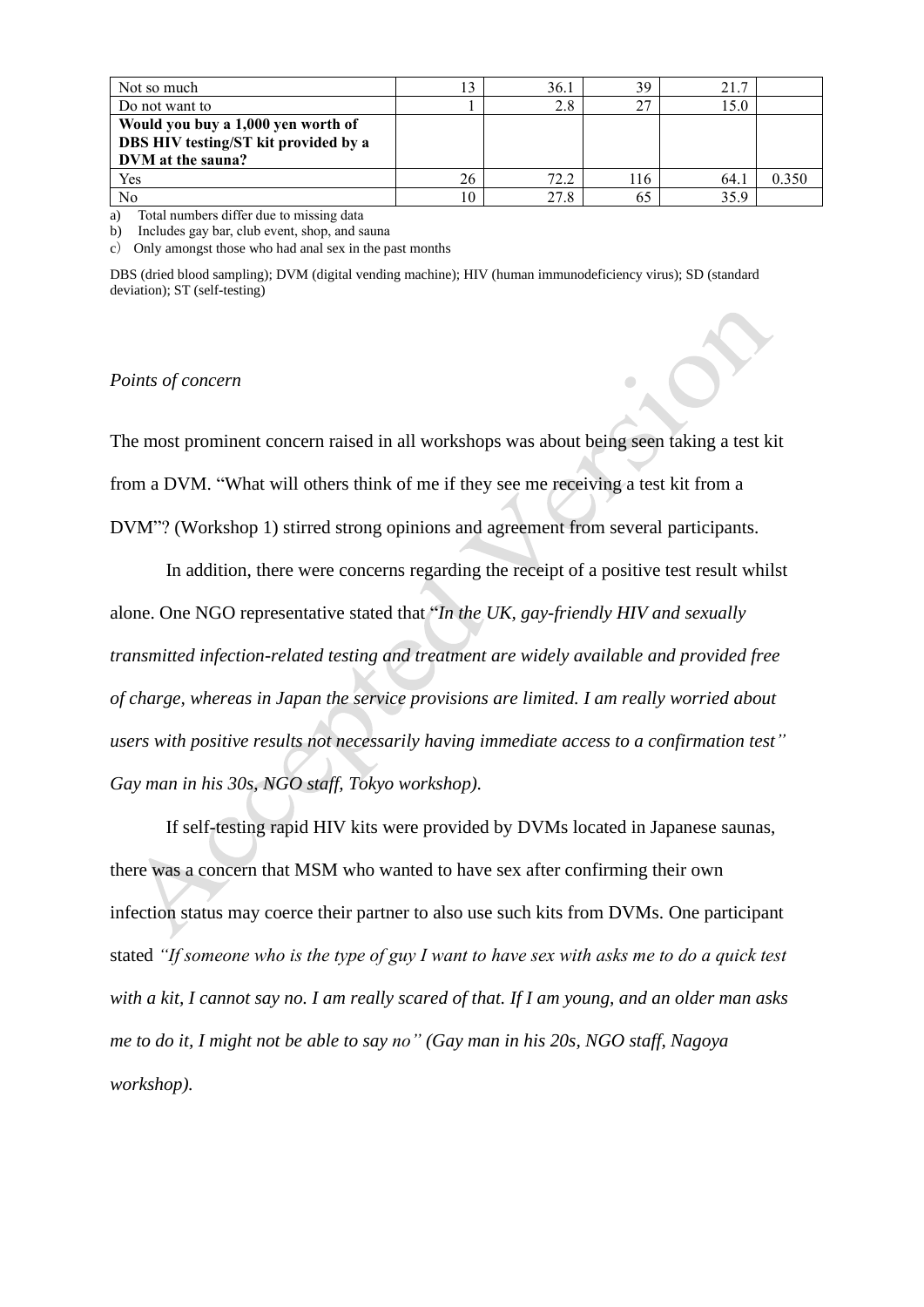Many participants stated that postal DBS self-sampling kits, which allow time for careful consideration of whether or not to get tested, would be preferred over rapid self-testing kits where you take your own specimen (blood or oral fluid) and get a result within a short period (approximately 15–20 minutes), partly due to fears of test coercion by potential sexual partners. That said, some participants felt that MSM with extensive knowledge about HIV infection might prefer a self-testing kit, particularly since results are quickly obtainable (compared to DBS postal kits which are sent off for testing and can take about a week for a result to be returned). Finally, participants expressed that a wider range of test kits available in a DVM (e.g., for other infections, such as syphilis and hepatitis), would be both appealing and beneficial.

# *Preferred locations for vending machines*

From many workshop participants, gay bar toilets were mentioned as a desirable location for DVMs. which further highlights the desire to receive a test kit in a private setting that minimises the risk of being seen by others. Public toilets, bathhouses, saunas, small club event venues, porn shops, and recreational parks were also listed. The participants suggested the desirability of adapting the colour and surface patterns of the machine to the visual appearance and identity of the locations. "*It is always better to change the colour and design depending on the location, after all, a cute design is very important to attract attention and popularity in the gay community!" (Gay man in his 20s, Volunteer staff, Tokyo workshop).* The quantitative survey also asked about preferred locations from multiple options. Figure 1 shows the preferred DVM locations; for those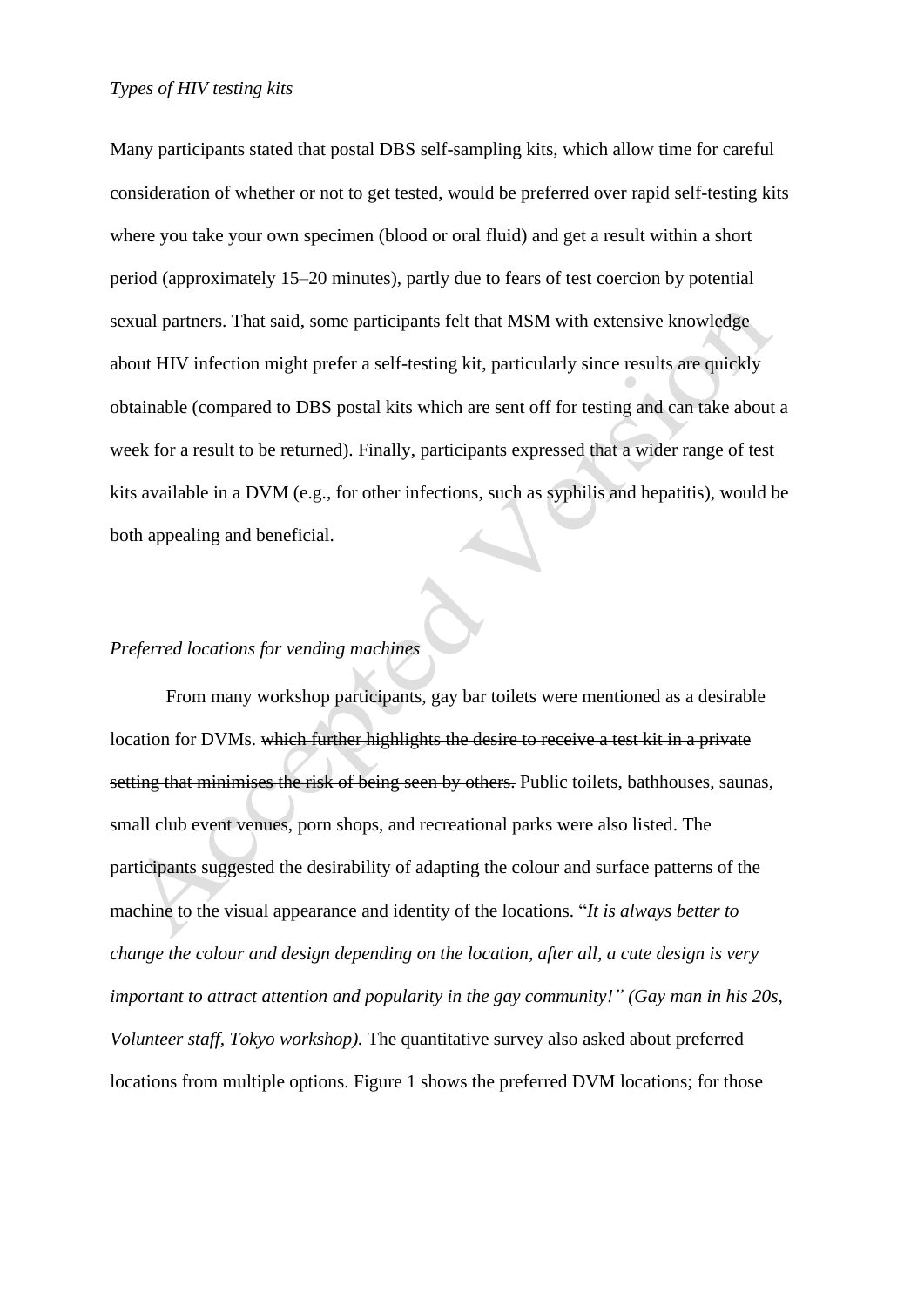who wanted to buy testing kits from DVMs, bars were the most preferred location (52.1%), followed by gay saunas (46.5%) and streets outside gay bars (41.5%).



**Figure 1.** Preferred location for a digital vending machine amongst those who are willing to buy an HIV testing kit from a DVM  $(N=142;$  multiple choices were possible)

### **Discussion**

Following the success of the DVM project in the UK, we conducted a mixed-method study to explore the acceptability and feasibility of using DVM-based HIV testing kits amongst MSM in Japan. Overall, our qualitative analysis showed that such a project was highly acceptable amongst the target community. Participants particularly valued the attractive design of the machine and noted that any such design may need to vary, for example depending on the location of the machine to match or blend in with the venue's milieux. The design team for this feasibility study were also involved in the design of the UK machines.17,18 Collaboration between local designers and the design team for adapting the visual appearance of the machine and machine interface was deemed important to increase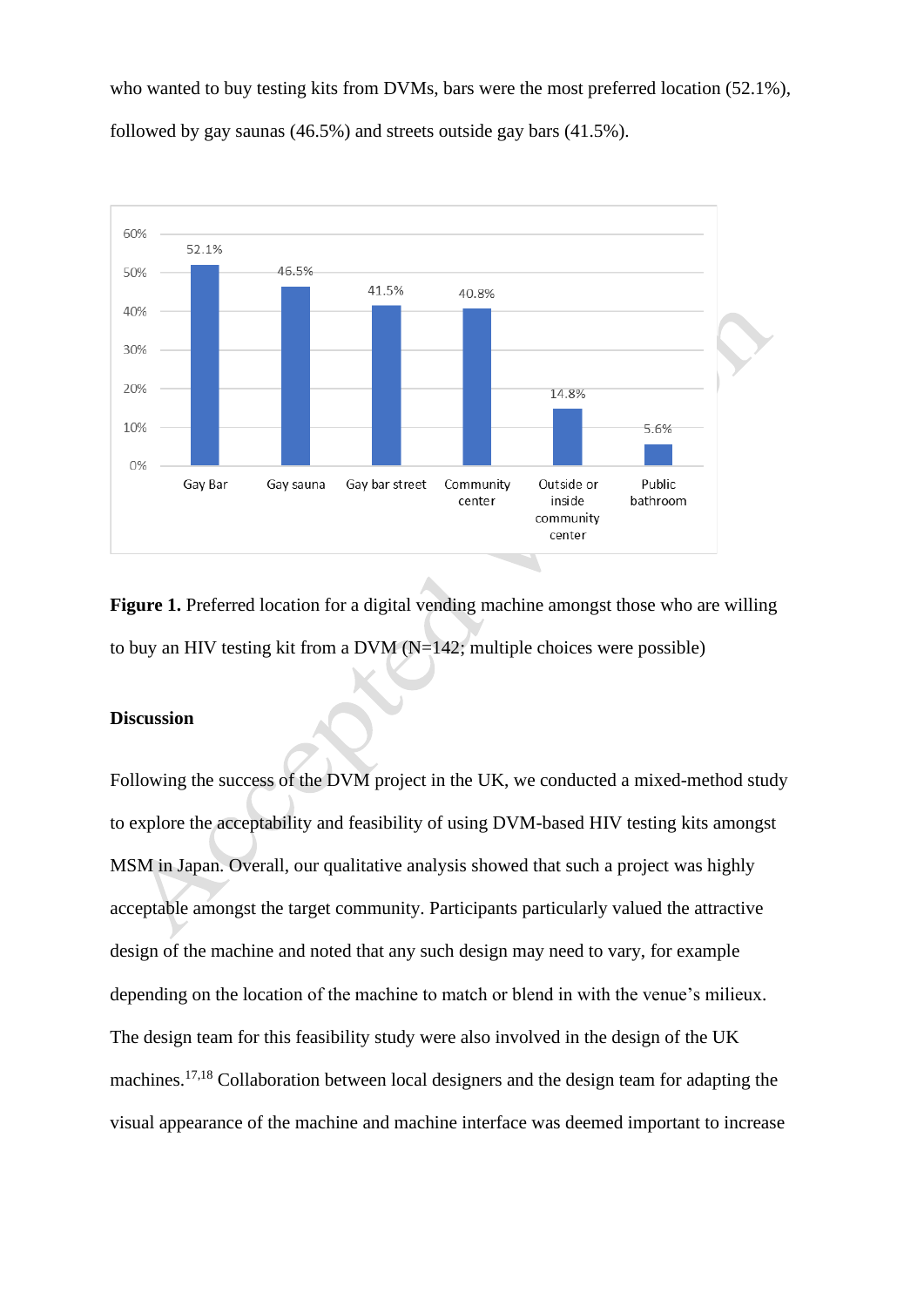its acceptability and usage in Japan. The ability of the machine to display comments from social networking sites was also well received. As shown in a UK study<sup>17</sup>, using DVMs has the potential to increase HIV testing amongst MSM. However, the stigma and discrimination associated with HIV still remains strong in Japan<sup>8</sup>; in fact, in the present study participants expressed strong concerns about being seen whilst purchasing HIV testing kits from DVMs. This reaction gap indicates an important difference between Japan and the UK regarding the stigma associated with HIV infection. This is not only the case in Japan, as similar concerns of "being seen using a machine to get HIV testing kits" were observed in studies amongst ethnic minorities<sup>24</sup>. Therefore, while using DVMs to promote testing, simultaneous efforts must be made to reduce HIV-related stigma in the longer term.

Fear of receiving a positive test result in isolation and the lack of support and linkage to confirmatory testing in reactive cases were concerns raised in our study that has also been raised in other studies. 17,23,24 In one Japanese study utilising HIV self-sampling postal tests, support for reactive cases was provided through a unique link accessible only to positive cases. 70% of reactive cases were able to be successfully linked to a confirmatory test and appropriate care.<sup>14</sup> Therefore it would be important to incorporate similar care pathways to overcome these concerns when using DVMs for accessing testing. Additionally, our findings corroborated that of another study, wherein participants expressed a concern that putting self-testing kits in DVMs may result in test coercion by sexual partners insisting on HIV status confirmation prior to engaging in sexual activities. Therefore, the participants in this study suggested that postal distribution may in some cases be preferable, allowing clients to decide whether they want to take the test in the privacy of their homes. However, there is a possibility of combining both approaches by including self-sampling postal tests within vending machines in addition to self-testing kits. Moreover, these test kits can include tests not only for HIV but also other sexually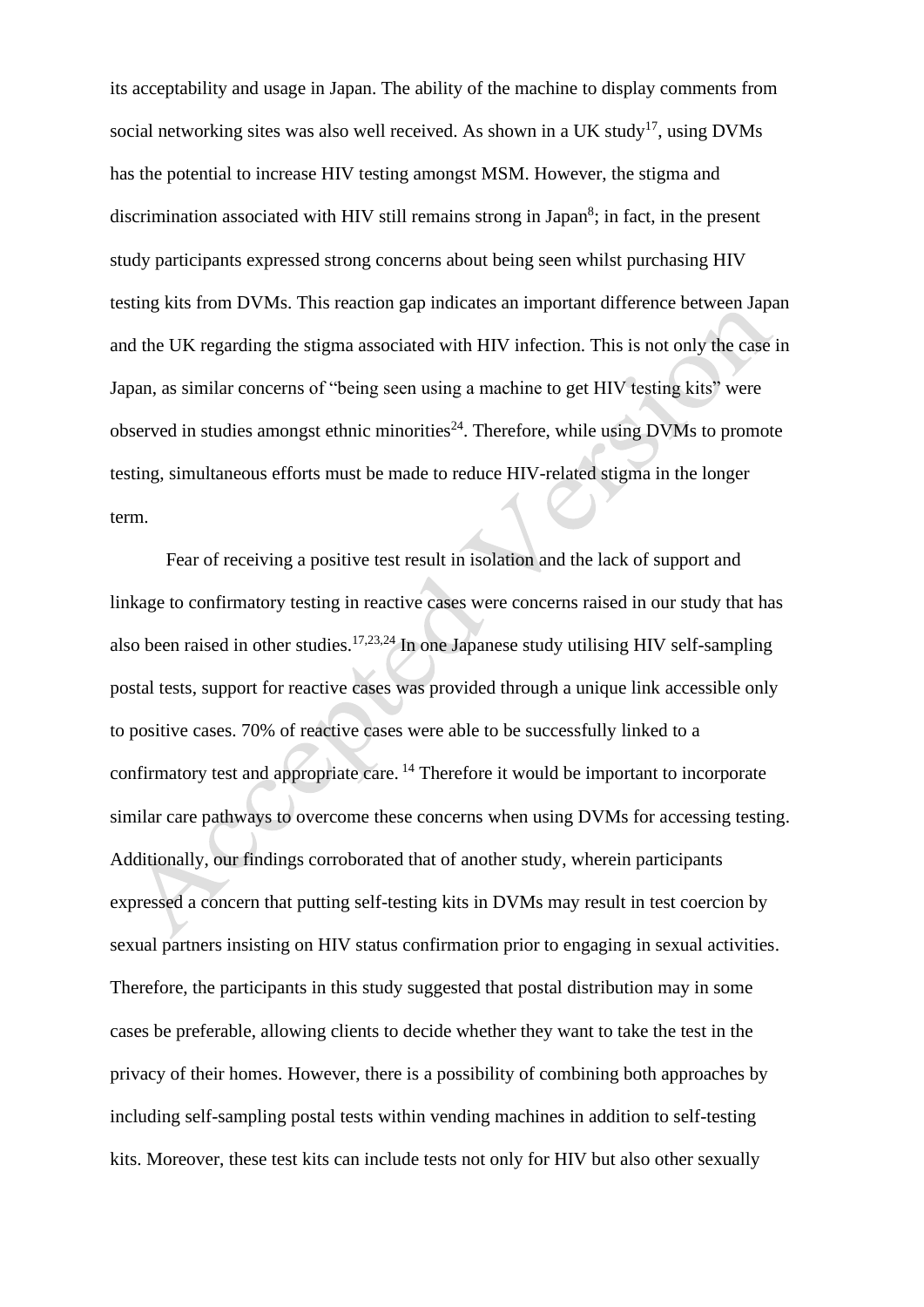transmitted infections (STIs), including hepatitis and syphilis, as already conducted in the  $UK<sup>26</sup>$ 

In the quantitative survey, participants without prior HIV testing experience expressed interest and willingness to try a self-test kit provided by a DVM. Furthermore, our finding that MSM with no testing experience were more likely to want to use the service if it was offered free of charge was consistent with the results of a previous study.<sup>27</sup>Amongst those with previous testing experience,  $> 60\%$  of the participants wanted to purchase a test from a DVM at a gay sauna, even if it cost 1,000 yen. Studies exploring the use of HIV self-testing kits increased the frequency of testing amongst  $MSM$ .<sup>28,29</sup> Fewer people have been tested for HIV in the past year and past 6 months in Japan than in Western countries.<sup>4,5</sup> Therefore, acquiring DBS postal HIV self-sampling kits (and/or selftesting kits) through vending machines may encourage individuals who have already been tested to test more regularly.. As for location preferences, participants in this study preferred having the DVMs in gay commercial and community locations rather than in public locations such as public toilets; this preference differed substantially from that in the UK where participants preferred the latter.<sup>24</sup>

Our findings suggest that the DVMs may help reach communities that require greater access to HIV testing, provided specific concerns are effectively addressed. Presently in Japan, public health centres that are normally responsible for providing free HIV tests are occupied with the prevention and testing of COVID-19; this has led to a 60 % reduction in the number of HIV tests performed compared to previous years.<sup>30</sup> Therefore, it is likely that the demand for contactless HIV testing would remain high. In such circumstances, DVM-based distribution of testing kits might thus prove advantageous.

This study had some limitations which require acknowledgment. First, the quality of data obtained from the workshops and meetings may not be optimal because no method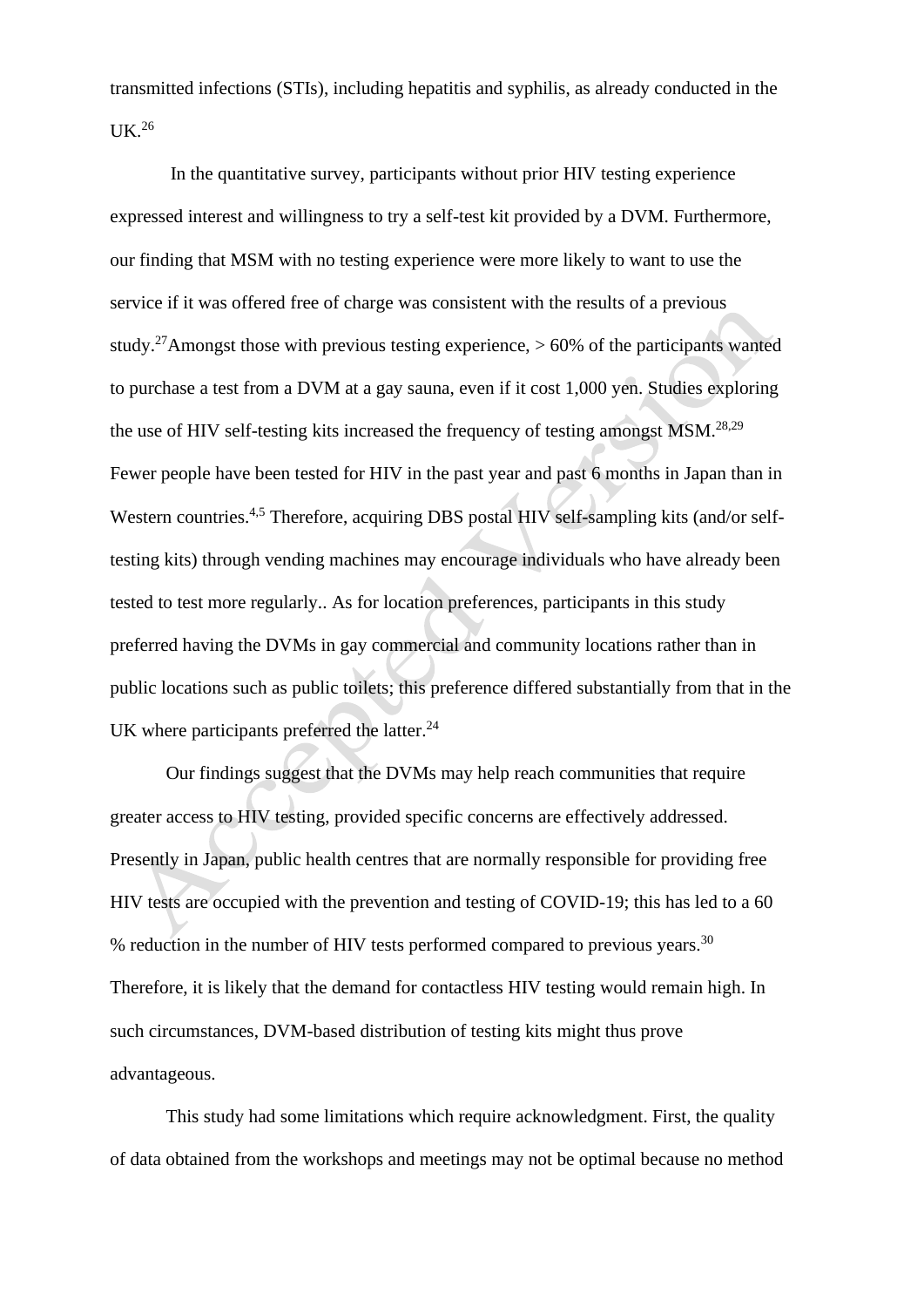was employed to evaluate or enhance the quality of translation. Second, participants were primarily managers and outreach workers from NGOs with a focus on HIV prevention and sexual health promotion. Thus, they had greater knowledge about HIV and STIs and may not correctly represent the MSM population at risk. Therefore, in the future to assess whether widespread testing by DVMs is acceptable to a wider range of MSM, it would be important to recruit a more diverse MSM population. Indeed, the representativeness of the findings are also limited as a convenience sample was used for the quantitative survey.

In conclusion, the concept of using DVMs to distribute HIV test kits amongst MSM in Japan was found to be both acceptable and feasible and may have the potential to increase access to testing for MSM. Future large-scale studies need to be conducted which could include roll out of vending machines (appropriately redesigned for the Japanese context and users) and full-scale evaluation. The impact of this work on HIV testing rates and stigma reduction could be considerable and potentially make an important difference in the lives of MSM in Japan.

# **Acknowledgements**

The authors would like to thank all the participants of the study and members of akta, ANGEL LIFE NAGOYA, MASH Osaka, and the Martin Fisher Foundation.

# **Funding**

This work was supported by the Ministry of Health, Labour and Welfare of Japan (Research on HIV/AIDS, Health, Labour and Welfare Policy Research Grants [H29-AIDSippan-001]), and the University of Brighton, Healthy Futures Research & Enterprise funding awarded to NS.

# **Declaration of conflicting interests**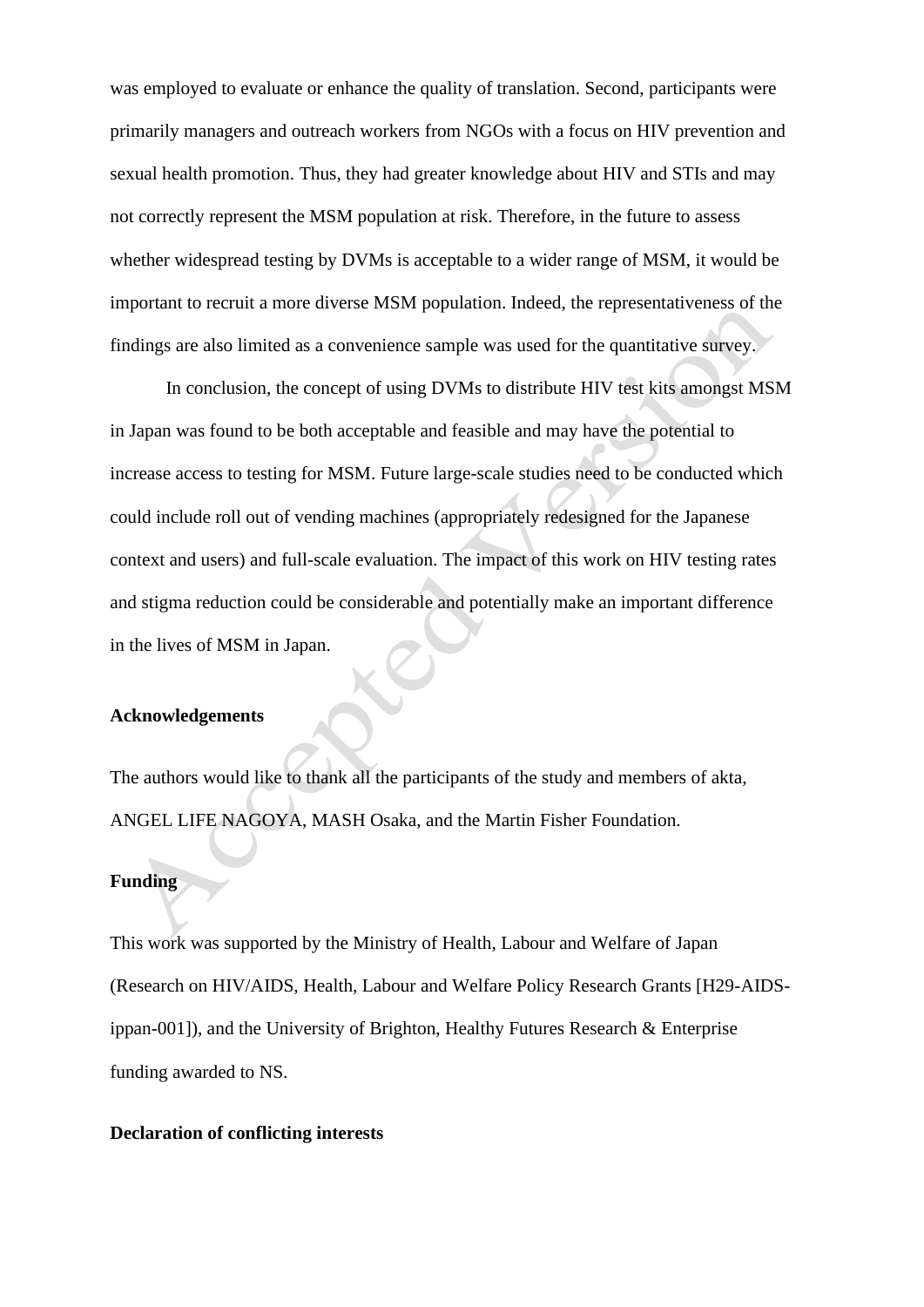Authors declare no conflict of interest.

#### **Research ethics and patient consent**

The research protocol was approved by the Institutional Review Board in the School of Nursing, Nagoya City University (protocol registration number:15002-3) prior to the conduction of study. Informed consent was obtained from all participants.

#### **Data availability statement**

The data that support the findings of this study are available from the corresponding author, NS, upon reasonable request.

# **References**

1. AIDS Surveillance Committee. The Japanese Ministry of Health Law. 2020 https://api-net.jfap.or.jp/status/japan/data/2019/nenpo/r01gaiyo.pdf in Japanese.

2. UNAIDS. 2025 AIDS Targets. Putting people living with HIV and communities at risk at the centre. https://aidstargets2025.unaids.org.

3. Iwamoto A, Taira R, Yokomaku Y, Koibuchi T, Rahman M, Izumi Y, et al. The HIV care cascade: Japanese perspectives. *PLoS One* 2017; 12: e0174360.

4. Kaneko N, Shiono S, Hill AO, et al. Correlates of lifetime and past one-year HIVtesting experience among men who have sex with men in Japan. *AIDS Care* 2020: 1-8.

5. Hill AO, Bavinton BR, Armstrong G. Prevalence and correlates of lifetime and recent HIV testing among men who have sex with men (MSM) who use mobile geo-social networking applications in Greater Tokyo. *PLoS One* 2019; 14: e0209933.

6. Mirandola M, Gios L, Joanna Davis R, et al. Socio-demographic factors predicting HIV test seeking behaviour among MSM in 6 EU cities. *Eur J Public Health* 2017; 27: 313–318.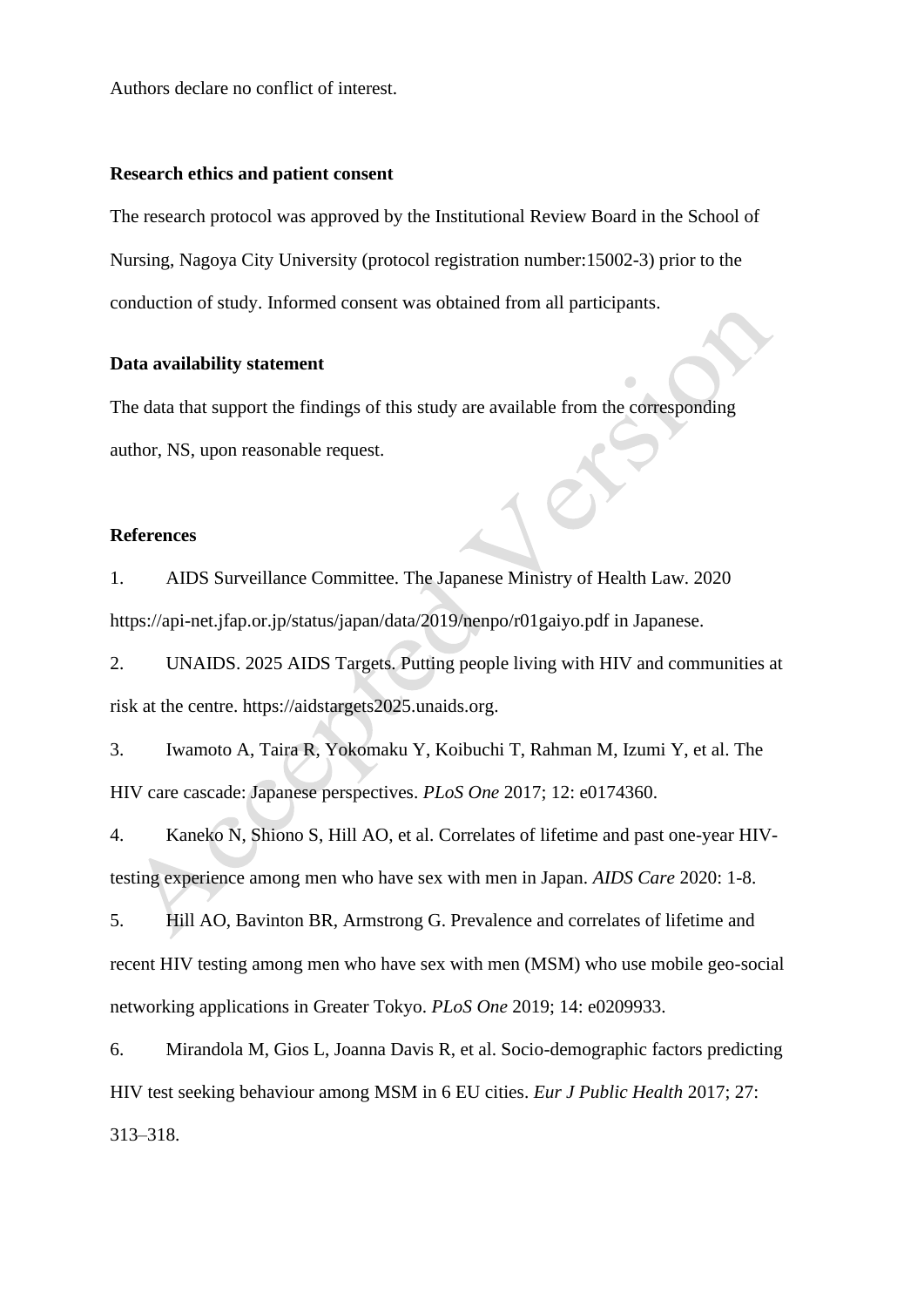7. Den Daas C, Doppen M, Schmidt AJ, et al.. Determinants of never having tested for HIV among MSM in the Netherlands. *BMJ Open* 2016; 6: e009480.

8. Ichikawa S. The Current Situation of HIV/AIDS among MSM (Men Who Have Sex with Men) in Japan - From the Viewpoint of Socio-Epidemiology. Nihon Eizu Gakkaishi *J AIDS Res* 2017: 71–80.

9. Van Loo IHM, Dukers-Muijrers N, Heuts R, et al. Screening for HIV, hepatitis B and syphilis on dried blood spots: A promising method to better reach hidden high-risk populations with self-collected sampling. *PLoS One* 2017; 12: e0186722.

10. Johnson CC, Kennedy C, Fonner V, et al. Examining the effects of HIV self-testing compared to standard HIV testing services: a systematic review and meta-analysis. *J Int AIDS Soc* 2017; 20: 21594.

11. MacGowan RJ, Chavez PR, Borkowf CB, Owen SM, Purcell DW, Mermin JH, et al. Effect of Internet-Distributed HIV Self-tests on HIV Diagnosis and Behavioral Outcomes in Men Who Have Sex With Men: A Randomized Clinical Trial. JAMA Intern Med. 2020;180(1):117-25.

12. Zhang C, Koniak-Griffin D, Qian HZ, Goldsamt LA, Wang H, Brecht ML, et al. Impact of providing free HIV self-testing kits on frequency of testing among men who have sex with men and their sexual partners in China: A randomized controlled trial. PLoS Med. 2020;17(10):e1003365.

13. Japanese foundation for AIDS Prevention. Provision of HIV related information using community centre for gay and bisexual men(Consignment project by the Ministry of Health, Labor and Welfare) https://www.jfap.or.jp/business/06\_doseiai.html (2021, accessed 13 December 2021)

14. Takano M, Iwahashi K, Satoh I, et al. Assessment of HIV prevalence among MSM in Tokyo using self-collected dried blood spots delivered through the postal service. *BMC Infect Dis* 2018; 18: 627.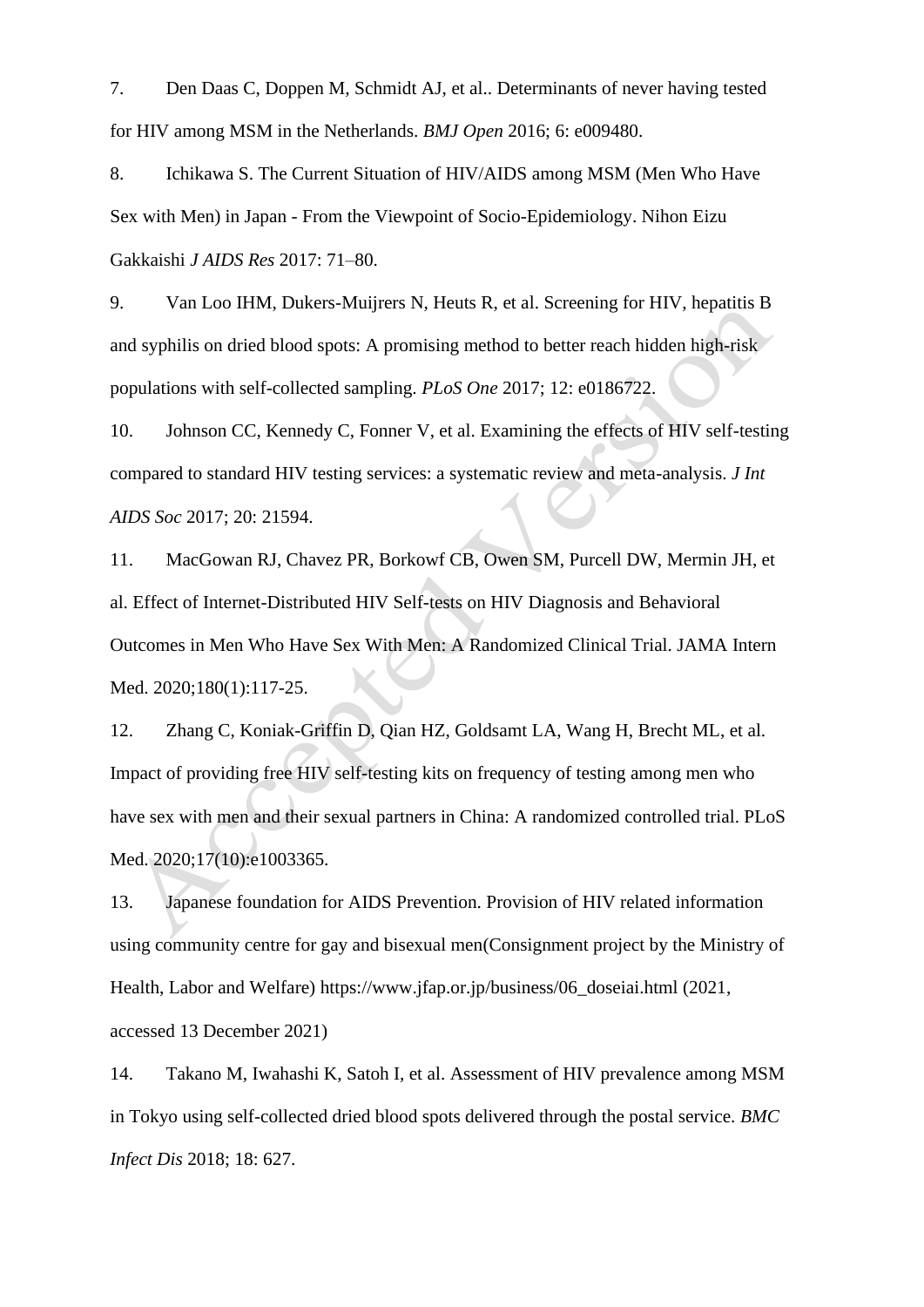15. Sherriff N, Koerner J, Kaneko N, et al. Everywhere in Japan: an international approach to working with commercial gay businesses in HIV prevention. *Health Promot Int* 2017; 32: 522–534.

16. Tamagawa M. Coming Out to Parents in Japan: A Sociocultural Analysis of Lived Experiences. *Sexuality & Culture* 2018; 22: 497–520.

17. Vera JH, Soni S, Pollard A, et al. Acceptability and feasibility of using digital vending machines to deliver HIV self-tests to men who have sex with men. *Sex Transm Infect* 2019; 95: 557–561.

18. Raffe S, Pollard A, Vera JH, et al. HIV self-tests for men who have sex with men, accessed via a digital vending machine: a qualitative study of acceptability. Int J STD AIDS. 2020; 31: 420–425.

19. Vending Machine Market in Japan: Key Research Findings 2017 https://www.yanoresearch.com/press/pdf/1795.pdf.

20. Coleman S. The Cultural Context of Condom Use in Japan. *Studies in Family Planning* 1981; 12: 28–39.

21. He X, Feng X, Liu P, et al. An innovative vending machine-based HIV testing and intervention service in China: anonymous urine collection kits distributed at universities. *AIDS Care* 2019; 31: 1319–1322.

22. Lv Y, Li G, Hu M, et al. Anonymous linkage between college students and HIV facilities: systematic evaluation of urine self-collection for HIV testing initiative in China. *Clin Infect Dis* 2020; 73: e1108–e1115.

23. Stafylis C, Natoli LJ, Murkey JA, et al. Vending machines in commercial sex venues to increase HIV self-testing among men who have sex with men. *Mhealth* 2018; 4: 51.